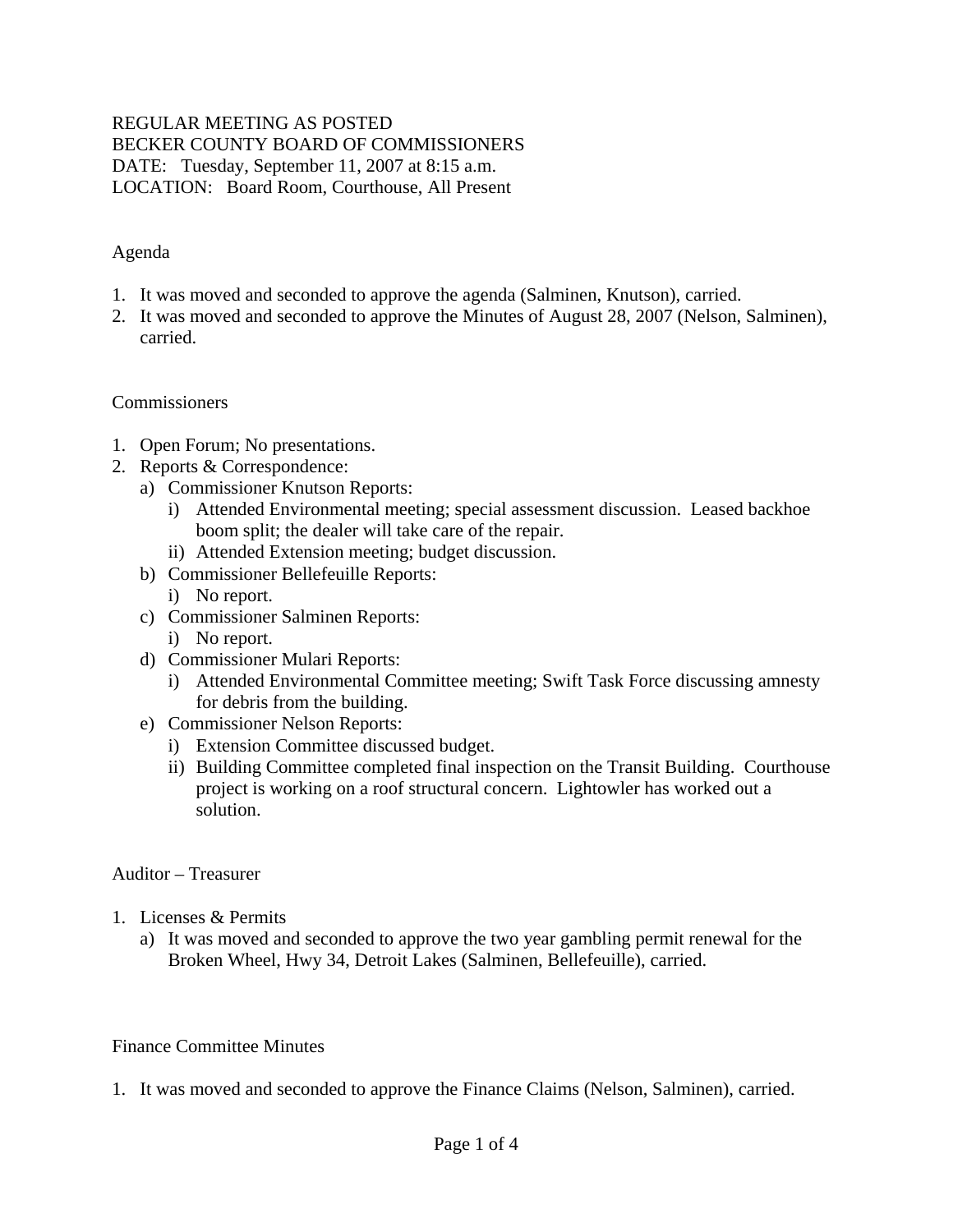- 2. It was moved and seconded to approve the Housing & Redevelopment Authority Tax Levy, Resolution 09-07-1A for \$175,633 (Salminen, Mulari), carried.
- 3. It was moved and seconded to approve the Becker County 2008 Tax Levy, Resolution 09-07- 1C for \$16, 506,780 (Nelson, Knutson), carried.
- 4. It was moved and seconded to contribute \$3,983.20 to WesMin Resource Conservation & Deveopment (RC&D) if RC&D receives 100% participation (Salminen, Bellefeuille), carried.
- 5. It was moved and seconded to approve the 3<sup>rd</sup> Quarter computer purchases for Planning & Zoning, Veteran Services, Assessor, Attorney, Auditor, and Highway (Salminen, Mulari), carried.
- 6. It was moved and seconded to approve the Information Technology Capital Purchases for a tape drive (\$3,500) and a Blade Center & San device (\$35,000) (Salminen, Mulari), carried.

### Assessor

1. It was moved and seconded to approve the abatement for a Homestead Correction, Toad Lake, R 33.0152.00, \$82.00 (Salminen, Mulari), carried.

## Environmental

1. It was moved and seconded to approve the license application for Detroit Lakes Disposal Service, Ron Solberg (owner), pending Attorney approval (Knutson, Mulari), carried.

## Sheriff Department

- 1. It was moved and seconded to approve the State of Minnesota ATV Grant, Resolution 09-07- 1B for \$6,716 per year, total \$12,352 for two years. (Bellefeuille, Salminen), carried.
- 2. It was moved and seconded to approve the vehicle bid from Detroit Lakes Ford for four 2008 Crown Victoria Police Interceptors at \$23,837.05 each, total \$95,348.20 and the vehicle bid from Nereson for a Chevrolet Impala at \$19,570 (Salminen, Bellefeuille), carried.

## Human Services

- 1. It was moved and seconded to add Caring Hands, Lutheran Social Services, and North Star Nursing to the Service Agreements (Knutson, Mulari), carried.
- 2. It was moved and seconded to approve all the Service Agreements (Behaviorial Health Associates, Divine House, Ghost Runner, LLC, Golden Manor Corp., Greenwood Connections, New Dimensions Home Health Care, Nutrition Services, Inc., St. Joseph Area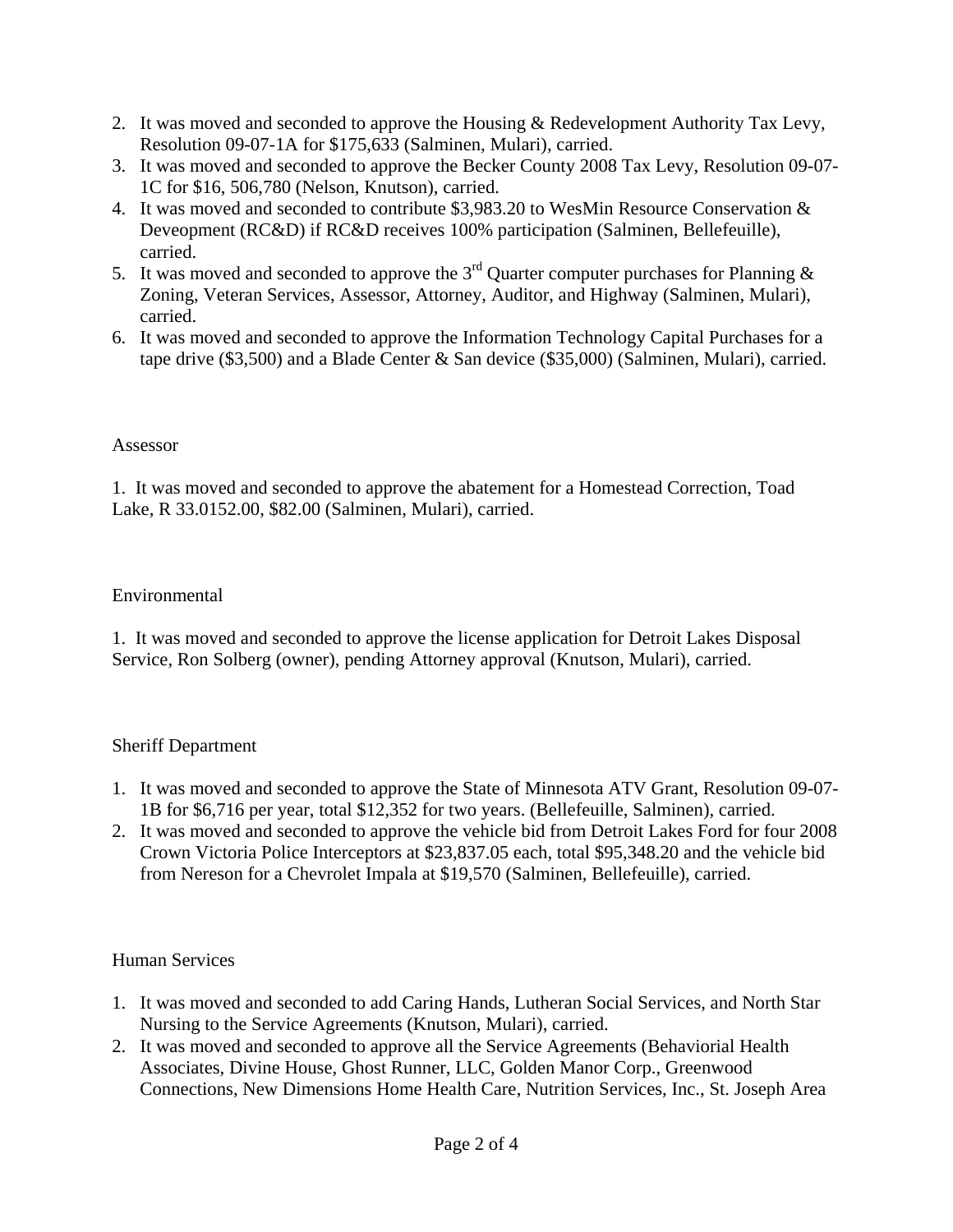- 3. It was moved and seconded to approve the 2008-2009 CCSA Plan for public hearing for 30 days (Salminen, Mulari), carried.
- 4. It was moved and seconded to approve the Personnel Request for a Social Worker for Child Protection, Resolution 09-07-1E due to a resignation (Salminen, Mulari), carried.
- 5. It was moved and seconded to approve the Human Service Claims (Mulari, Salminen), carried.
- 6. It was moved and seconded to approve the Community Health Child and Teen Checkup Administrative Services Contract for 2008-2009 (Mulari, Salminen), carried.
- 7. It was moved and seconded to approve the Detroit Lakes School Contract for 2007-2008 for preschool screenings (Mulari, Salminen), carried.
- 8. It was moved and seconded to approve the Amendment to the Office of Emergency Preparedness to extend the timeline of the original grant from 8-30-07 to 8-09-2008 (Mulari, Salminen), carried.
- 9. It was moved and seconded to approve the Community Health Claims (Salminen, Mulari), carried.
- 10. It was moved and seconded to approve the Transit Claims (Salminen, Mulari), carried.
- 11. It was moved and seconded to approve Transit Operating, Resolution 09-07-1D (Salminen, Mulari), carried.

# Highway Department

- 1. There were no additions to the agenda.
- 2. It was moved and seconded to approve the Transfer of Excess Municipal Money, Resolution No. 09-07-1G estimated at \$78,540 (Salminen, Bellefeuille), carried.
- 3. Status reports were given on various highway construction projects.

## Natural Resource Management

- 1. It was moved and seconded to approve the addition of the Winter Wonderland Snowmobile Trail Grant Agreement and the Wolf Pack Snowmobile Trail Grant Agreement to the agenda (Knutson, Mulari), carried.
- 2. It was moved and seconded to approve the Seedling Production Bid Award for 235,000 tree seedlings for \$44,240 (Knutson, Salminen), carried.
- 3. It was moved and seconded to approve the Lakes Country Scenic Byway request for funding of a two to one match of \$1,700 plus \$1,133 (Salminen, Knutson), carried.
- 4. It was moved and seconded to approve the Snowmobile Trail Sign quote from Instant Insanity Graphix for \$489 plus \$313 for reflective green background (Knutson, Bellefeuille), carried.
- 5. It was moved and seconded to approve the Snowmobile Trail Sign quote from Lyle Signs for \$533 for aluminum stock (Mulari, Salminen), carried.